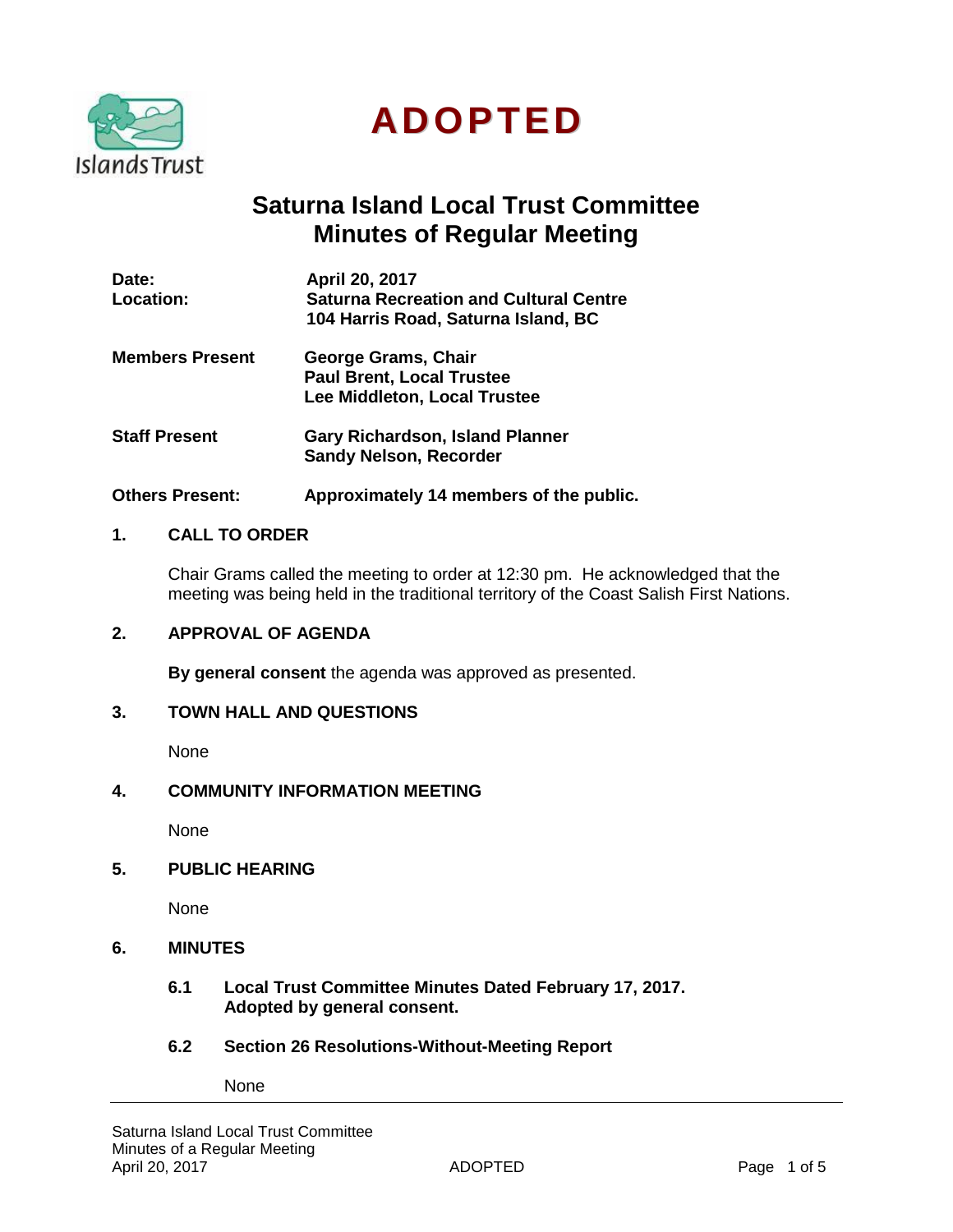### **6.3 Advisory Planning Commission Minutes Dated**

None

### **7. BUSINESS ARISING FROM THE MINUTES**

### **7.1 Follow-up Action List Dated April 2017**

SA-DVP-2016.1 (Henry) Variance for driveway retaining wall setback LTC delayed its consideration until screening is provided.

### **8. DELEGATIONS**

None

### **9. CORRESPONDENCE**

*Correspondence received concerning current applications or projects is posted to the LTC webpage.*

None

### **10. APPLICATIONS AND REFERRALS**

### **10.1 North Pender Island Local Trust Committee Bylaws No. 209 & 210 Referral**

#### **SA-2017-05 It was MOVED and SECONDED,**

that Saturna Island interests regarding North Pender Island Local Trust Committee Bylaws No. 209 & 210 are unaffected.

## **CARRIED**

## **11. LOCAL TRUST COMMITTEE PROJECTS**

### **11.1 Land Use Bylaw Technical Review – Staff Report**

Planner Richardson asked the trustees if they wished to review each proposed amendment. Trustee Brent agreed to a review of the first ten amendments outlined in the staff report. Trustee Middleton mentioned that the APC would also likely be involved when considering these amendments. Planner Richardson prefaced that some of the proposed amendments apply to specific properties.

As this involves the entire community, Planner Richardson suggested that an open house should be held as part of the consultation process. Trustee Middleton suggested that if the landowner is adamantly opposed to a zoning change, then the process would and should stop. Trustee Brent agreed that, alternatively, if the landowner is interested, the zoning change could proceed.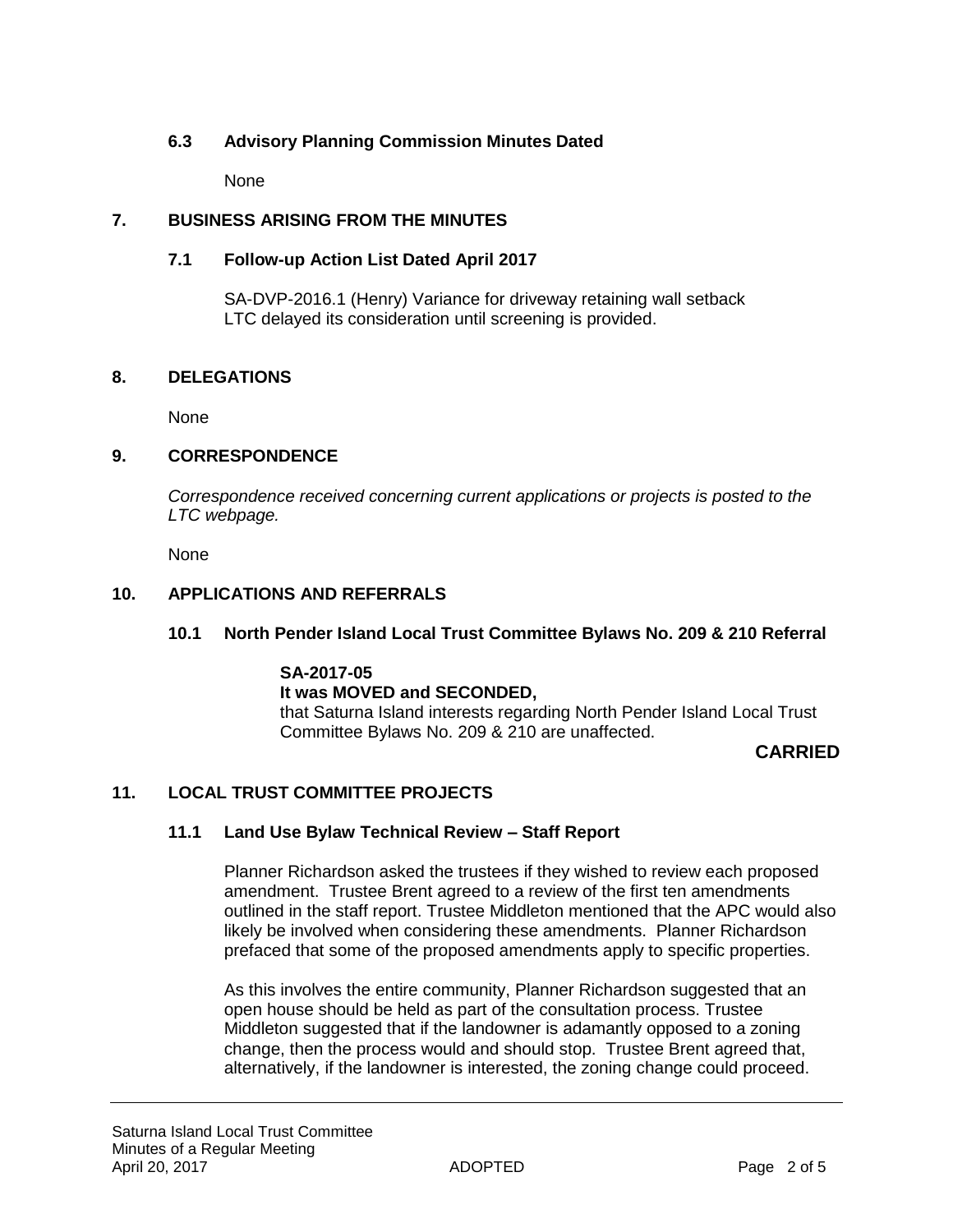## **SA-2017-06**

## **It was MOVED and SECONDED,**

that with respect to any amendment being identified that is complex and pertains to a specific property owner who is not in favour, the LTC would set aside for future consideration.

### **CARRIED**

Planner Richardson advised that there is currently nothing in the bylaws pertaining to derelict automobiles. All present agreed that they could become an environmental hazard and they can be unsightly. Trustees Brent and Middleton agreed it was not unreasonable to amend the bylaw's wording to include a limit to the number of derelict automobiles allowed on a lot. Planner Richardson will proceed with the re-wording change to the bylaw.

Amending the zoning on the National Park Reserve was discussed. Trustee Brent recommended that staff consultation with Marcia Morash, Superintendent of the National Park Reserve.

Density Transfer provisions were discussed. Planner Richardson established the need for clarification. Trustee Brent agreed and suggested that the LTC review it again after staff provides clarification.

Setbacks from the Sea – Planner Richardson recommended that with certain structures there should be parameters as to what types of structures would allowed in the setback from the sea. Trustee Brent agreed the wording is unclear. Trustee Middleton asked for more clarification as to risks, and parameters. Planner Richardson will provide further comment on this issue.

A member of the public commented that the planners and trustees are doing a great job informing the public. Chair Grams reminded all that the trustees have been elected and awarded the trust of the community.

Trustee Brent brought up the issue of non-conforming properties, and concerns that zoning amendments could severely diminish property values and enjoyment of the property. Chair Grams commented that when this issue arose on Salt Spring Island, the community became involved. Trustee Middleton suggested that with regards to zoning changes near the ferry landing and where shoreline setbacks are in question, it might be appropriate to have micro-planning teams.

**Inspection and Enforcement** – Trustee Middleton suggested the wording should be cautious so it would not be misunderstood. Planner Richardson agreed, but maintained that the wording must be consistent with other islands. Chair Grams suggested the LTC initiate a Code of Conduct for bylaw enforcement. Trustee Middleton agreed that the new code should be reflective of the Saturna community and Trustee Brent thanked Chair Grams for the suggestion.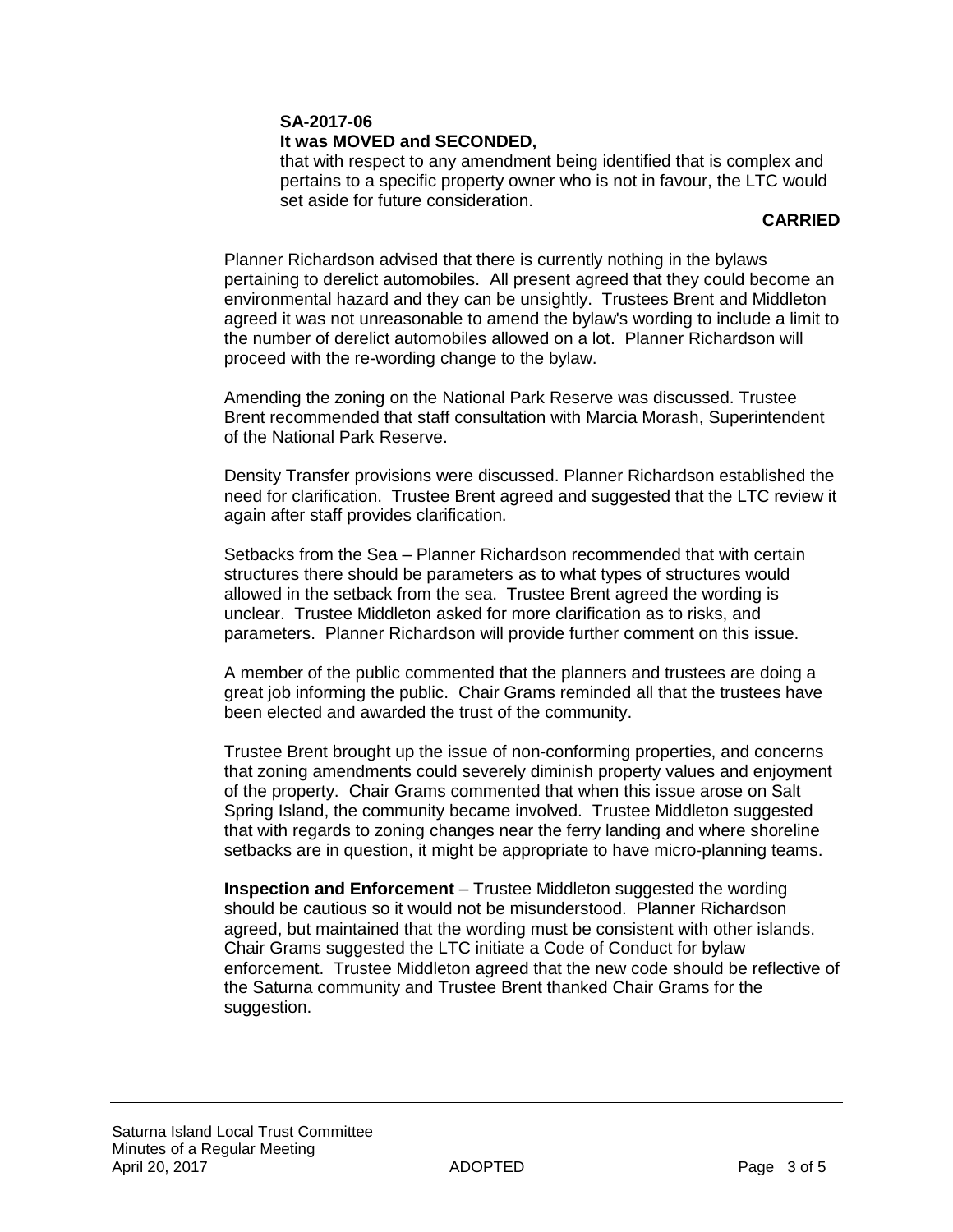### **12. REPORTS**

### **12.1 Work Program Reports (attached)**

- 12.1.1 Top Priorities Report dated April 2017
- 12.1.2 Projects List Report Dated April 2017
- **12.2 Applications Report Dated April 2017**
- **12.3 Trustee and Local Expense Report Dated February 2017**
- **12.4 Adopted Policies and Standing Resolutions**
- **12.5 Local Trust Committee Webpage - Planner Richardson explained that with Regina's departure there might be a slight delay updating the webpage.**

### **12.6 Chair's Report**

- **Islands Trust Budget**  The Islands Trust Budget has passed, holding property taxes stable for another year. This is not to say that other agencies – for example, the CRD – will not have an effect on property taxes.
- **Fresh Water Specialist** The Islands Trust has approved a fresh water specialist and the creation of a database for online fresh water data. Trustee Brent commented that both he and Trustee Middleton strongly approve of this initiative.
- **Salt Spring Incorporation** Chair Grams commented that Islands Trust takes no part in incorporation of the islands; however, he announced a referendum would be held on Salt Spring Island, to be held on September 9, 2017.

### **12.7 Trustee Report**

Trustee Middleton reported that he has engaged with the Parks Advisory Board, and its mandate to represent the history of our islanders. However, until there is clear First Nation representation, there is no set meeting date and not a lot to report on this issue.

Trustee Brent reported that the budget was passed at the trust council meeting held on Gabriola Island. He also suggested further interaction with other Southern Gulf Islands to help re-establish cultural connections.

### **12.8 Trust Fund Board Report Dated February 2017 and April 2017**

Trustee Middleton brought up the Nature Conservancy's future funding to develop St. John's Point, and noted that the amount has almost been reached.